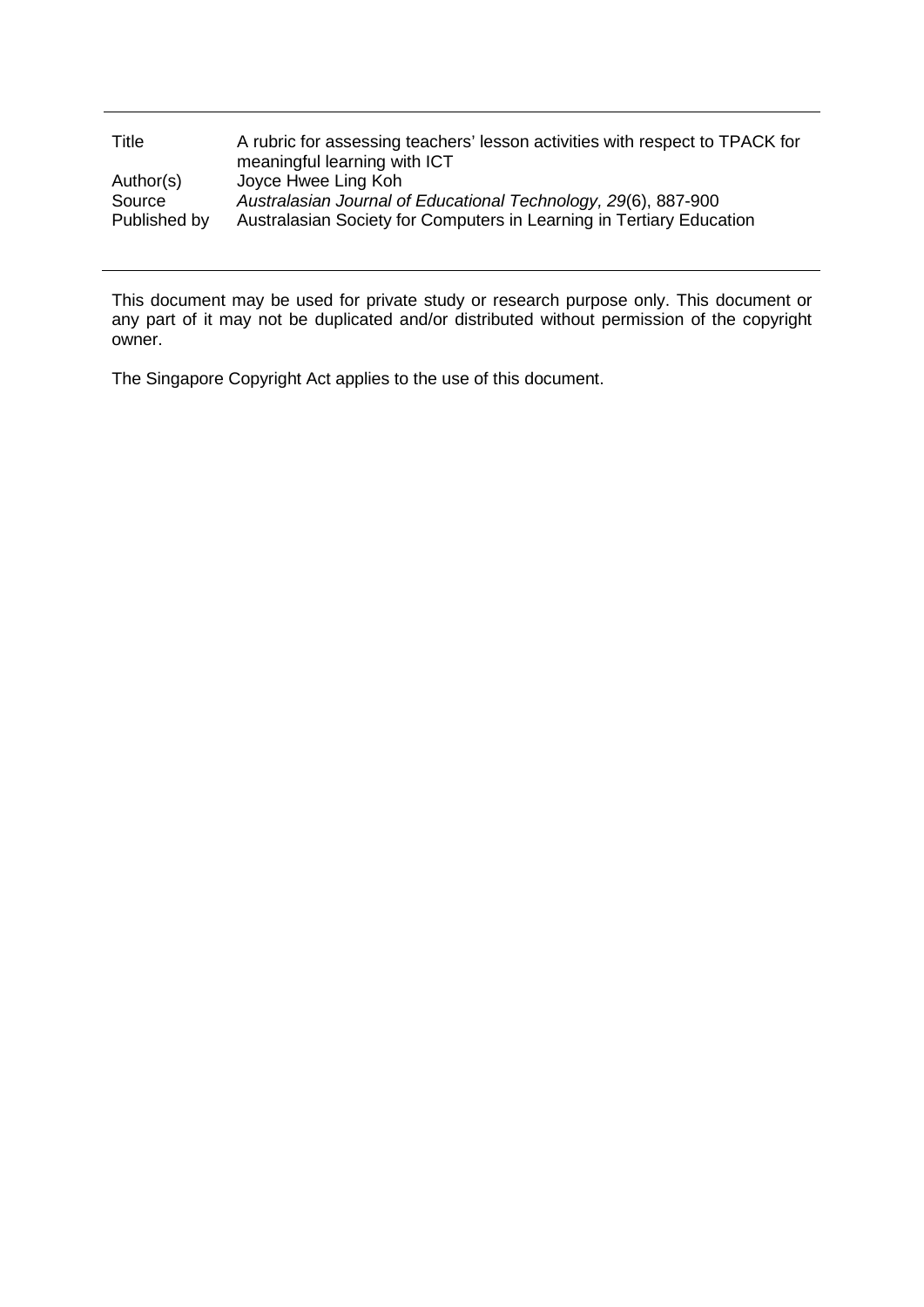

# **A rubric for assessing teachers' lesson activities with respect to TPACK for meaningful learning with ICT**

### **Joyce Hwee Ling Koh**

National Institute of Education, Nanyang Technological University, Singapore

Teachers' technological pedagogical content knowledge (TPACK) for meaningful learning with ICT describes their knowledge for designing ICT lesson activities with respect to five dimensions: active, constructive, authentic, intentional, and cooperative. The ICT lesson activities designed by teachers can be assessed to determine the strengths and weaknesses of their TPACK for meaningful learning with ICT in practice. This study describes the conception, validation, and implementation of a rubric for assessing ICT lesson activities with respect to the dimensions of meaningful learning with ICT. It was conducted with 55 Singaporean pre-service teachers trained to teach Chinese as a second language. The 217 lesson activities they designed during a compulsory ICT module were rated using the rubric. High ratings were obtained for the active dimension because the activities involved students using and manipulating ICT tools. However, the ratings for the other dimensions were lower because opportunities for students' personal meaning-making, exploration of real-world phenomena, collaboration through divergent knowledge construction, as well as selfdiagnosis and management of learning gaps were not as well supported in these activities. The uses of this rubric for enhancing TPACK assessment, ICT course design and the development of TPACK activity types will be discussed in the paper.

## **Introduction**

Technological pedagogical content knowledge (TPACK) is a term used by Mishra and Koehler (2006) to encapsulate teachers' knowledge with respect to the integration of information and communication technologies (ICT) into the instruction of particular topics within a discipline area. TPACK is depicted as the area of overlap among teachers' technological knowledge, pedagogical knowledge, and content knowledge (see Figure 1), suggesting that it arises from teachers' synthesis of these three knowledge sources. The overlaps among these knowledge sources result in the intermediary knowledge sources of technological content knowledge, pedagogical content knowledge, and technological pedagogical knowledge, which are also theorized to be sources of teachers' TPACK.



*Figure 1*. The TPACK Framework, as depicted by Mishra and Koehler (2006 p. 1025).

These TPACK constructs have been widely adopted as a theoretical basis for the development of survey instruments to assess teachers' ICT integration competencies (e.g., Archambault & Barnett, 2010; Chai, Koh, & Tsai, 2011; Koh, Chai, & Tsai, 2010; Lee & Tsai, 2010; Schmidt et al., 2009). These surveys assess teachers' self-reported perceptions of TPACK but may not accurately reflect their TPACK in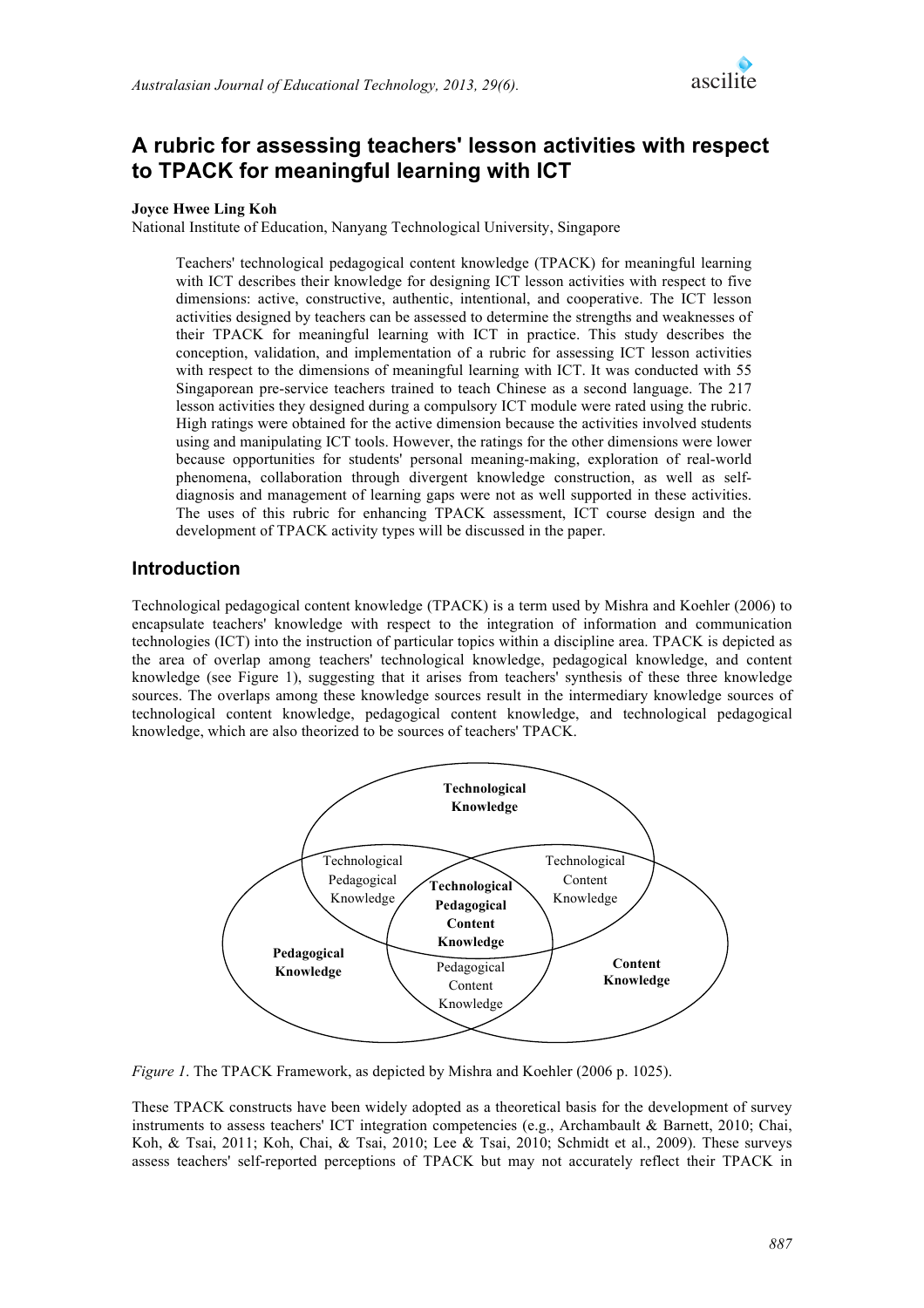practice. ICT lesson activities designed by teachers have therefore been assessed as an indication of their performance-based TPACK (Abbitt, 2011). These activities are expressions of teachers' TPACK; the outcomes of the pedagogical decisions made as teachers combine their technological, pedagogical, and content knowledge into subject-specific ICT lesson activities, which are also termed TPACK activity types (Harris, Grandgenett, & Hofer, 2010). Therefore, rubrics developed to assess teachers' TPACK through the design of their ICT lesson activities do not measure the sources of TPACK as shown in Figure 1 but are guidelines to examine the pedagogical "fit" among technology, pedagogy, and content for specific curriculum goals in these activities (e.g., Angeli & Valanides, 2009; Harris, et al., 2010). To date, the development and validation of rubrics to support the assessment of teachers' design of ICT lesson activities are still in their initial stages (see examples in Abbitt, 2011), which is a gap in TPACK research. The specification of TPACK activity types as expressions of content-specific TPACK is another emerging trend in TPACK research (see Harris & Hofer, 2012).

TPACK assessment rubrics can be targeted at addressing the pedagogical dissonance teachers face when adopting constructivist teaching practices (Windschitl, 2002). An example of constructivist-oriented use of ICT is what Howland, Jonassen, and Marra (2012) termed as "Meaningful Learning with ICT" where ICT is used to engage learners in inquiry, knowledge construction, and collaboration. Such kinds of ICT lessons have long been envisioned (e.g., P21, 2007; Teo & Ting, 2010) but are rarely attained. Empirical studies of teachers' classroom practices found that ICT has more often been used to support their current instructional practices which focus on information transmission activities (e.g., Gao, Choy, Wong, & Wu, 2009; Lim & Chai, 2008). These findings show that teachers generally lack the TPACK for designing meaningful learning with ICT. Currently available rubrics for TPACK assessment of ICT lesson designs are not directed at the pedagogical aims of meaningful learning with ICT. The criteria assess how lesson activities address technology standards, content standards, and content transformations with ICT (see Angeli & Valanides, 2009; Harris, et al., 2010). A rubric for assessing TPACK for meaningful learning with ICT can address a current pedagogical challenge that teachers face. When applied to subject-specific lesson activities, it can also enhance the understanding of teachers' content-specific TPACK.

Therefore, this study aims to:

- 1. Explain the theoretical conceptions of a rubric to assess teachers' TPACK with respect to the five dimensions of meaningful learning as described by Howland et al. (2012);
- 2. Describe the development and validation of this rubric with respect to ICT lesson activities designed by 55 Singaporean pre-service teachers for a subject area; and
- 3. Use the rubric to analyse the strengths and weaknesses of the lesson activities designed by these teachers with respect to their TPACK for meaningful learning.

The potential use of this rubric for supporting the assessment and development of teachers' TPACK will then be discussed.

## **Theoretical conceptions**

This section addresses the first aim of this paper by explaining the theoretical conceptions of the rubric.

### **The five dimensions of meaningful learning with ICT**

Meaningful learning was first understood as a process whereby learners connected new information received with their pre-existing knowledge or personal experiences (Ausubel, 1960). As constructivist theories developed, the active role played by learners in meaning construction gained importance and attempts were made to distinguish rote learning from meaningful learning. The former occurred when only information was learnt (Mayer, 1999) whereas the latter involved the application of information learnt to the construction of understanding for problem-solving (Mayer, 2002). These conceptions corresponded with Howland et al. (2012) who proposed five dimensions that characterized how ICT could support "Meaningful Learning". These were: (a) active - where students were not passive listeners but actively manipulating objects and information; and observing results (b) constructive – where students constructed knowledge, reflected, and articulated their personal understandings of phenomenon (c) authentic – where students engaged in the solving of real-world problems (d) intentional – where students set their learning goals and planned their learning pathways; and (e) cooperative – where students worked with peers to learn. These dimensions were congruent with Smeets'(2005) findings that powerful learning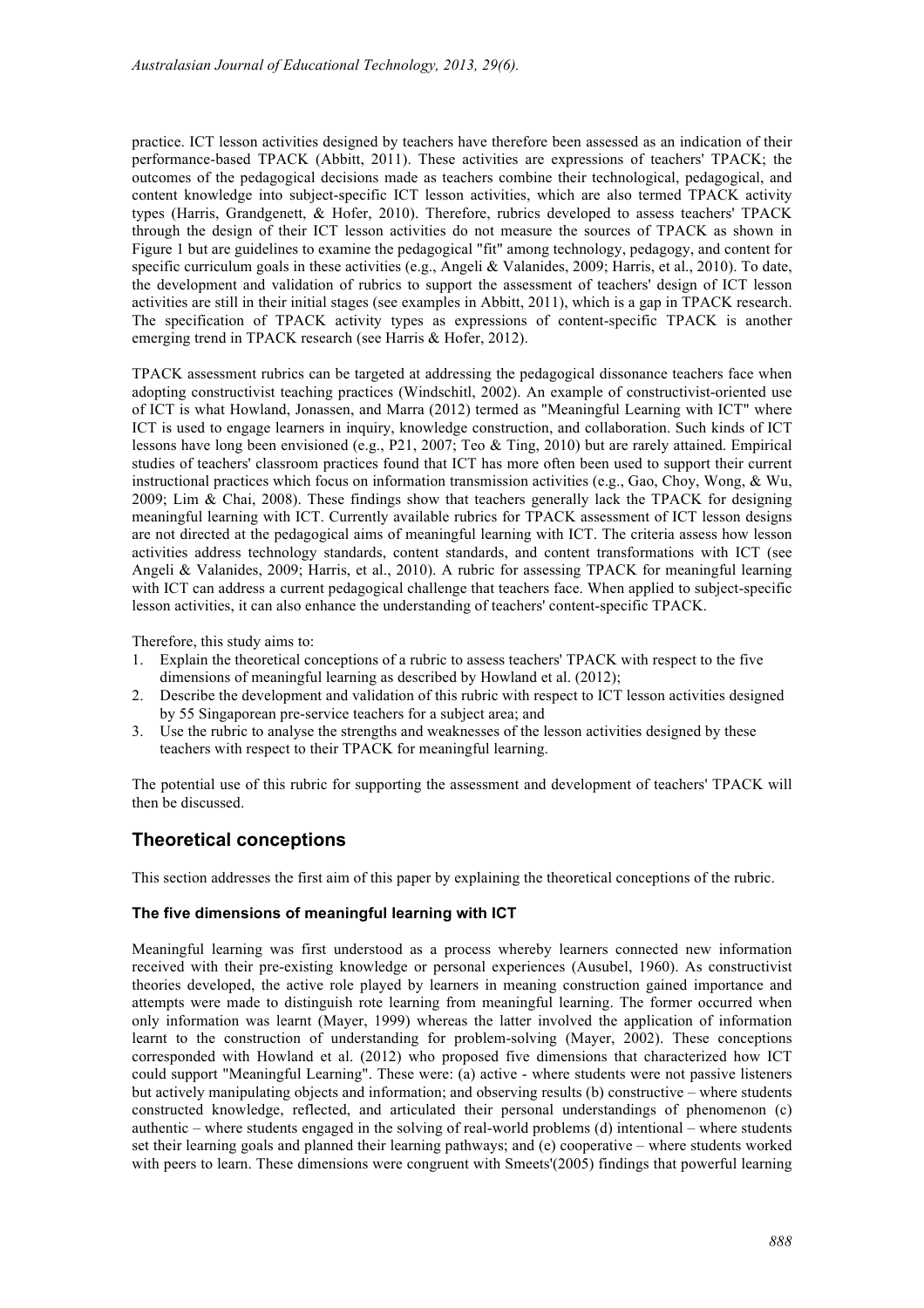experiences emerged when teachers used ICT to support environments where students worked with authentic tasks that supported active, authentic, and cooperative learning.

Howland et al. (2012) argued for the need to view technology as instruments that supported students to construct, represent, articulate, and discourse about their knowledge, that is, students learn with technology rather than from technology. Such pedagogical uses of ICT were often envisioned (e.g., P21, 2007) but not pervasively observed in classrooms. Throughout the last decade, teachers largely used ICT to augment their current pedagogical practices, serving as tools to facilitate feedback for skill-based and information regurgitation exercises, to add variation to day-to-day classroom activity, to access authentic content resources from the Internet, and to provide students with opportunities for independent work with peers (Gao, et al., 2009; Hayes, 2007; Lim & Chai, 2008; Ruthven, Hennessy, & Brindley, 2004; Smeets, 2005; Smeets & Mooij, 2001; Ward & Parr, 2010). By and large, the transformational change envisioned through innovative ICT integration has yet to be realized. Teachers need to develop the knowledge (TPACK) for designing such kinds of ICT lessons (Hennessy, Ruthven, & Brindley, 2005; Smeets, 2005; Ward & Parr, 2010), which can be defined using Howland et al.'s (2012) five dimensions of meaningful learning with ICT as a theoretical basis. However, these dimensions need to be further operationalized to address some of the challenges teachers face when attempting such kinds of ICT integration.

### **TPACK for meaningful learning with ICT**

Studies of ICT lessons noted instances where they had the form but not the essence of meaningful learning (e.g., Lim & Chai, 2008; Ruthven, et al., 2004). The following issues need to be addressed when operationalizing each dimension of teachers' TPACK for meaningful learning with ICT:

#### *Active versus constructive*

Many examples of ICT lessons involved students actively doing drill-and-practice exercises (e.g., Lim  $\&$ Chai, 2008). Jedeskog and Nissen (2004) interpreted this as surface-level ICT integration because it emphasized student engagement with ICT rather than deep engagement with the content they were learning about. Chi (2009) argued for the need to differentiate between students being active and them being constructive where the former largely involved physical activity whereas the latter involved the development of understanding. The lack of activity relegated learners as passive listeners (Schank, 1994) whereas being active did not mean that learners were being constructive if they were not engaging in activities that required them to organize, integrate, and reflect upon content knowledge; and to express ideas and interpretations beyond what was presented to them (Chi, 2009; Mayer & Wittrock, 1996). Being constructive necessarily implied being active but not vice versa. When operationalizing teachers' TPACK for meaningful learning with ICT, it is therefore important to consider how ICT engages the constructive dimension within active learning.

#### *Independent versus intentional*

Howland et al. (2012) conceptualized the intentional dimension as one involving students in the regulation of their own learning. However, ICT was more often used to support student independent work through information search or drill-and-practice activities (Smeets, 2005), which better reflected what Zimmerman and Campillo (2003) described as self-instruction. It precluded the other self-regulatory processes such as student goal-setting, strategy planning, metacognitive monitoring, and self-evaluation. The intentional dimension of teachers' TPACK for meaningful learning with ICT therefore needs to contain evidence of how teachers' lesson activities can support students to continually engage in the diagnosis, evaluation, and improvement of their learning gaps with ICT.

#### *Authenticity through finding personal meaning*

Brown, Collins, and Duguid (1989) premised that situated learning involved learning in authentic contexts which then facilitated knowledge transfer to the real-world. ICT tools such as videos and simulations can be used to situate students' learning and problem-solving within real-world phenomenon, thereby enhancing their knowledge transfer. Merrill (2002), when articulating his "First Principles of Instruction", emphasized that effective instruction included opportunities for students to find personal applications of their learning experiences. Another way of enhancing the authenticity of students' learning would therefore involve experiences that help them to connect their personal experiences to real-world phenomenon. ICT lesson activities stronger in the authentic dimension of meaningful learning must therefore be designed to support personal meaning-making (Ellis, Barrett, Higa, & Bliuc, 2011), which is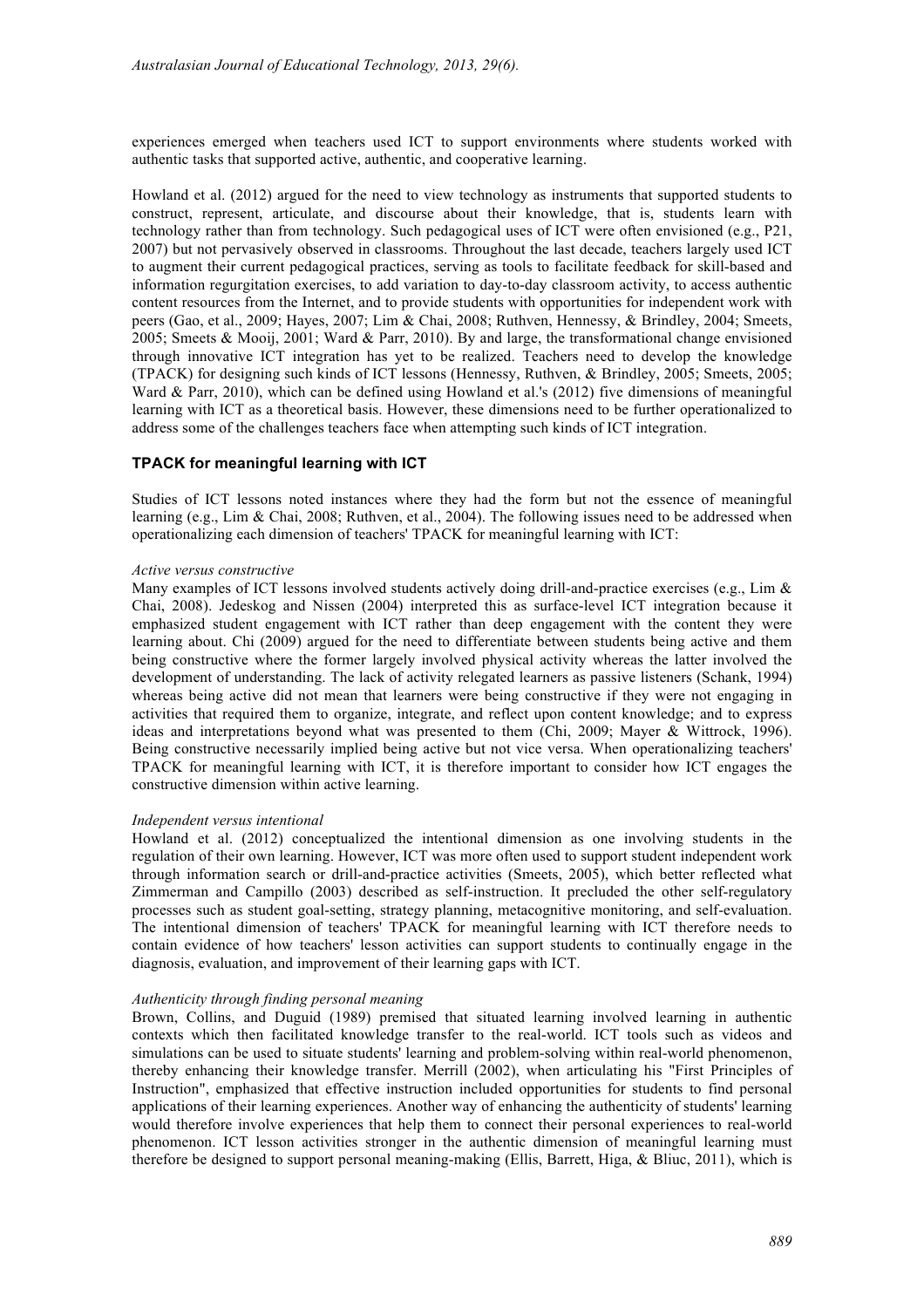another critical aspect to consider when operationalizing teachers' TPACK for meaningful learning with ICT.

#### *Convergent versus divergent knowledge expression with peers*

Howland et al. (2012) emphasized meaning negotiation and knowledge building with peers. Such kinds of interaction could be more effectively sustained through what Harris et al. (2009) described as divergent knowledge expression where students extended their understanding of content knowledge through learning activities such as report writing, creation of concept maps or building of models. On the other hand, convergent knowledge expression types focusing on the reproduction of content knowledge presented by the teacher may curtail the breadth of meaning negotiation amongst students. Therefore, group work based on convergent tasks may not necessarily enhance the constructive and cooperative dimensions of meaningful learning as compared to those structured to support divergent knowledge expressions. ICT lesson activities that support group work with divergent tasks would better exemplify the application of the cooperative dimension of TPACK for meaningful learning with ICT.

Existing TPACK assessment rubrics are designed with different aims of use and are therefore not directly transferable to the assessment of TPACK for meaningful learning with ICT. Angeli and Valanides' (2009) rubric measured teachers' TPACK for using ICT to transform complex and difficult content in ways that facilitated students' understanding. It comprised five criteria to assess the selection of appropriate lesson topics, content representations, lesson strategies, infusion strategies, and ICT tools for this purpose. Harris et al.'s (2010) rubric was targeted at TPACK in general. Its four criteria examined the selection of ICT tools, if technology appropriately supported curriculum goals, instructional strategies as well as the congruence of content, pedagogy, and technology.

Nevertheless, existing rubrics measured the variation of each criterion through a rating scale. Each lesson activity was also rated with all criteria to inform different aspects of the associated TPACK. These two features were used to guide the design and implementation of the rubric in this study. Firstly, each criterion in the rubric was rated on a five-point scale to better capture the gradations in teachers' TPACK. Secondly, each lesson activity was rated for each of the five dimensions as these represent critical aspects of their TPACK for meaningful learning with ICT as described by Howland et al.'s (2012) theoretical model.

## **Rubric development and validation**

This section addresses the second aim of this paper, which is to describe the development and validation of the rubric.

### **Data source**

The data for this study comprised lesson plans collected from two tutorial groups of 55 pre-service teachers who were attending a compulsory 12-week ICT module as part of their Postgraduate Diploma in Education programme at a teacher training institute in Singapore. In Singapore, all teachers are trained to teach two curriculum subjects except for those specializing in Mother Tongue Languages such as Chinese. Cox and Graham (2009) emphasized the need to approach TPACK as describing subjectspecific rather than general ICT instructional strategies. Since only the tutorial groups for Mother Tongue Languages comprised teachers who were teaching the same subject, the two tutorial groups specializing in the teaching of Chinese as a Second Language within the cohort were purposely selected for this study. This was to control for the possible influence of subject matter on TPACK assessment. The selection of Chinese Language teachers also answered a research gap surfaced by Chai, Koh, and Tsai (2013) who did not find any TPACK studies addressing strategies for language teaching in their review.

The teachers participating in this study learnt the dimensions of meaningful learning with ICT through peer reciprocal teaching and tutor modelling during the first three weeks of the semester. For the rest of the nine weeks, teachers applied these dimensions to complete three group-based design tasks during the ICT module. In each task, they designed lesson activities to support a topic from the national syllabus by exploiting the affordances of an ICT tool to support the meaningful learning dimensions. Throughout the semester, the teachers explored three ICT tools relevant for supporting Chinese Language instruction through these tasks where each group chose their desired ICT tools in consultation with the instructor.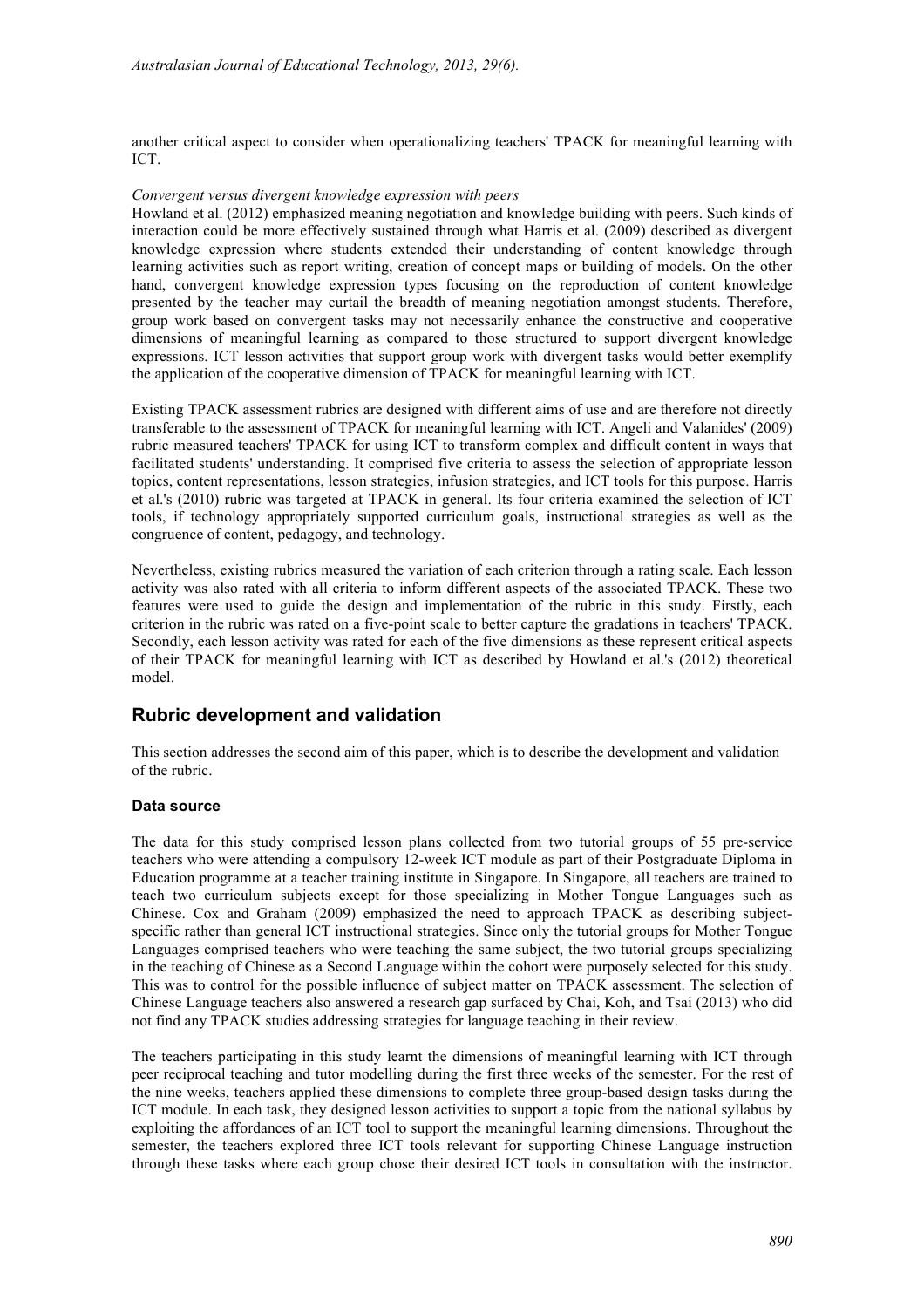The ICT tools available to the teachers included the interactive whiteboard, concept mapping software, digital storytelling tools such as Photostory, Toondoo, and Glogster; as well as tools for creating Webquests e.g., Google sites. The instructor provided formative feedback to the teachers as they worked on these tasks with respect to the appropriate exploitation of the affordances of the ICT for meaningful learning. Teachers also did class presentations to share their ICT lesson designs with each other. As the development of the rubric was still in progress during the semester, it was not introduced to these teachers.

At the end of the semester, teachers consolidated their learning experiences in an individual project where they designed an ICT-integrated lesson plan. Teachers were required to select a topic from the national syllabus that could be enhanced through the use of ICT. They then designed a 60-120 minute ICT lesson to teach the topic. Teachers needed to use one or more of the ICT tools that they were exposed to throughout the module and the activities designed needed to support the dimensions of meaningful learning with ICT. Each lesson plan was written up according to a standard template where the specific lesson activities, supporting resources and estimated instructional time were described. The teachers also wrote a 300-word rationalization of why they thought the affordances of the ICT tools selected supported the dimensions of meaningful learning with ICT. These individual lesson plans designed by teachers were collected for this study at the end of the semester as they best represented the outcomes of teachers' learning throughout the semester.

### **Defining the rubric**

TPACK assessment rubrics needed to emphasize the fit between technology, pedagogy, and content (see Harris et al., 2010). The theoretical conceptions of TPACK for meaningful learning with ICT discussed earlier were used to develop guidelines and definitions for the five-point scale of each dimension. The following guidelines were set up to emphasize that the acquisition of subject matter (content) needed to be appropriately supported by ICT (technology) for each of Howland et al.'s (2012) five dimensions (pedagogy), which addressed the pedagogical foci of meaningful learning with ICT:

- 1. Active For how long did the lesson activity engage students to manipulate information about subject matter with ICT tools? The larger percentage of activity duration spent by students in using and manipulating ICT tools to learn the subject matter, the more it was considered as active.
- 2. Constructive To what extent did the use of ICT tools in the lesson activity engage students in divergent expressions of subject matter rather than convergent knowledge expressions as defined by Harris et al. (2008)? Besides engaging in divergent knowledge expressions, to what extent were these eliciting students' personal reflections about the content knowledge they were engaging with? Higher levels of the constructive dimension were indicated by knowledge expressions that were increasingly divergent and personally reflective.
- 3. Authentic To what extent did the use of ICT tools in the lesson activity engage students to represent their personal applications of real-world phenomenon related to the subject matter being learnt? The more the activity facilitated students to make connections between their own experiences and the real-world phenomenon associated with the subject matter, the more it was considered as authentic.
- 4. Intentional To what extent did the use of ICT tools in the lesson activity engage students to selfdiagnose and fix their learning gaps with respect to the subject matter being learnt? To what extent were these processes carried out continually throughout the lesson activity? The more the activity provided opportunities for students to engage in continual self-diagnosis and remediation of learning gaps, the more it was considered as intentional.
- 5. Cooperative To what extent did the use of ICT tools for group work during the lesson activity comprise of opportunities for divergent, knowledge-building talk about the subject matter either around or through the computer? The more the activity stimulated divergent talk, the more it was considered as cooperative.

These guidelines as well as the definitions for each level of the different dimensions were first subjected to expert review for content validity. This was carried out with two educational technology faculties at an institute that had both experience with teaching Howland et al.'s (2012) framework and research expertise in TPACK. The appropriateness of the guidelines with respect to the conceptions of TPACK as well as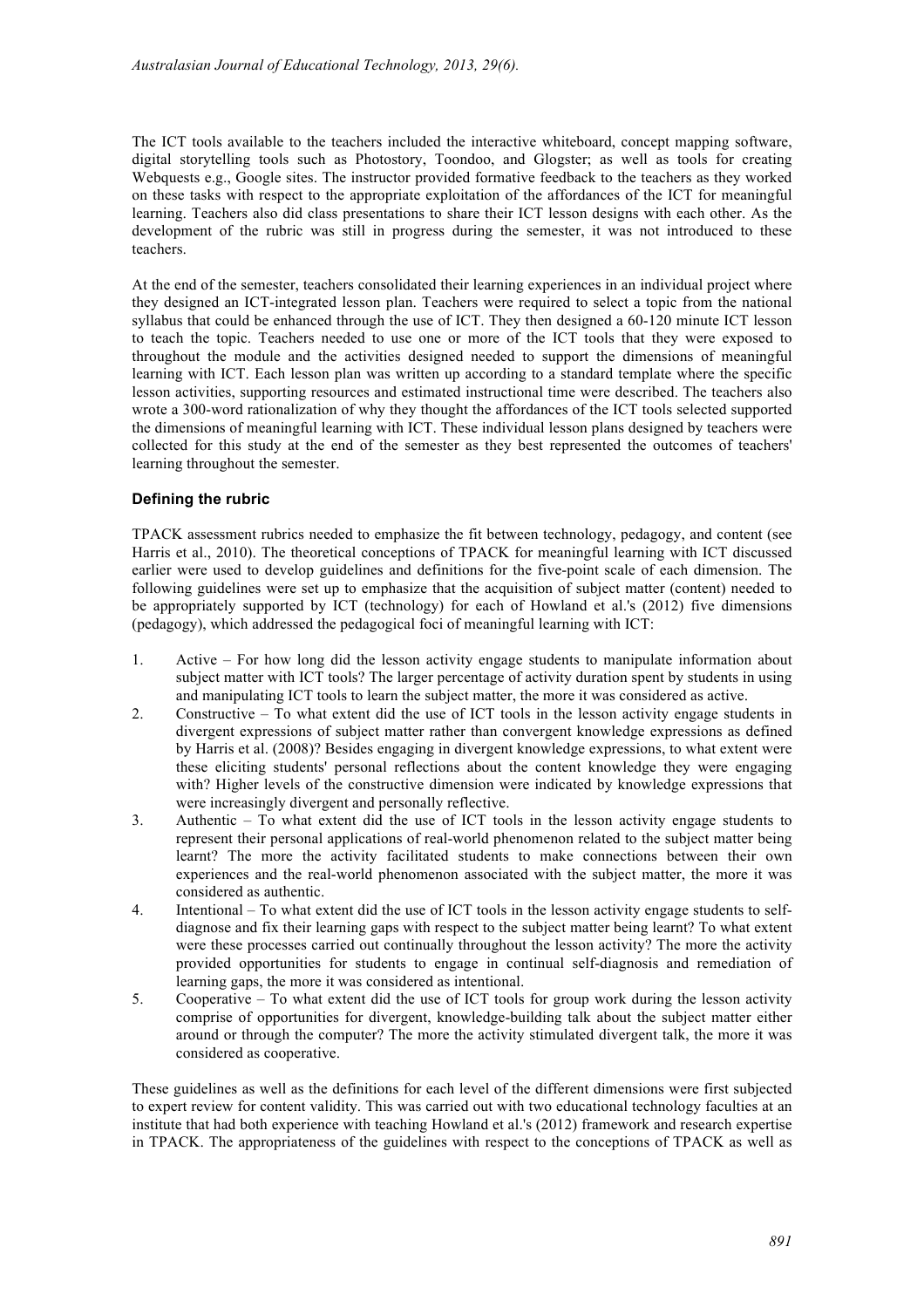the appropriateness of the different levels were reviewed. Areas of inconsistency were negotiated between the experts until there was full agreement.

#### **Data coding and inter-rater analysis**

Qualitative content analysis was used as a research methodology for this study as it catered for the analysis and meaning-making of textual data (Weber, 1990) from teachers' ICT lesson plans. It can be used to identify and evaluate the characteristics of textual data against pre-established standards (Krippendorff, 2004), which supported the objectives of this study. Lesson activities provided for the pedagogical structures in a lesson (Harris, Mishra, & Koehler, 2009; Windschitl, 2004) and a way of understanding teachers' pedagogical conceptions. Each lesson activity defined by the teachers was considered as a unit of analysis. This was an example of what Krippendorff (2004) described as a physical unit of analysis where content can be broken down without pre-imposed meanings. Using this method, the 55 lesson plans collected from the teachers were broken down into 270 learning activities. Of these, 217 activities (80.4%) involved the use of ICT for content instruction or student inquiry. The omission of the remaining non-ICT activities from the analysis was not expected to bias the results because these were largely short activities (5-10 minutes each) where instructions and lesson summaries were given to transition between the main ICT activities involving content instruction or student inquiry. The meaningful learning strategies designed by teachers were well indicated by the ICT activities, which comprised the majority of the total activities coded.

The author and a second coder randomly selected and rated 20% of the lesson activities independently. Cohen's kappa was computed as a measure of inter-rater reliability and the areas of disagreement were discussed and rectified. This process was repeated and after rating 40% of the lesson activities, a Cohen's kappa of at least 0.80 was obtained (active: 0.93, constructive: 0.93, intentional: 0.89, authentic: 0.85, cooperative: 92). Minor changes were made to refine the phrasing of rubric items during the process of inter-rater analysis. The final version of the rubric (See Table 1) was then used to rate all the remaining lesson activities.

## **Assessing teachers' TPACK for meaningful learning with ICT**

This section addresses the third aim of this paper, which is to analyse the strengths and weaknesses of lesson activities designed by Chinese Language teachers when coded using the rubric.

### **Data analysis**

Descriptive statistics for each of the five dimensions were analysed to determine the overall level of Chinese Language teachers' TPACK for meaningful learning with ICT when rated with the rubric. Harris et al. (2009) proposed that TPACK be defined within the typical genres of lesson activities of a subject area. For World Languages such as Chinese, van Olphen, Hofer, and Harris (2011, February) identified listening, speaking, reading, writing, and viewing to be the key TPACK genres. To better pinpoint the strengths and weaknesses of teachers' design in teachers' TPACK for meaningful learning with ICT, the lesson activities were further classified by van Olphen et al.'s genres for World Languages. Within each genre, the means of the five dimensions were compared. Qualitative interpretations of these differences were then carried out by analysing the common design characteristics among the lesson activities.

### **Levels of teachers' TPACK for meaningful learning with ICT**

The overall means in Table 2 indicated unequal ratings among the dimensions. Several aspects of teachers' TPACK for meaningful learning with ICT were observed from the results. The overall mean rating for the Active dimension was the highest among all dimensions (*M*=2.53). In terms of the active dimension, the activities designed engaged students with ICT use for a substantial portion of the activity duration. The next highest rating was for the constructive dimension  $(M=1.87)$ . The activities had some elements of divergent knowledge expression but lacked the element of reflection, which also indicated why the ratings for the authentic and the cooperative dimensions were only close to 1.5. The activities were rated lowest for the intentional dimension, with a mean rating below 1. This was because the activities designed did not sufficiently exploit ICT for self-diagnosis and rectification of learning gaps.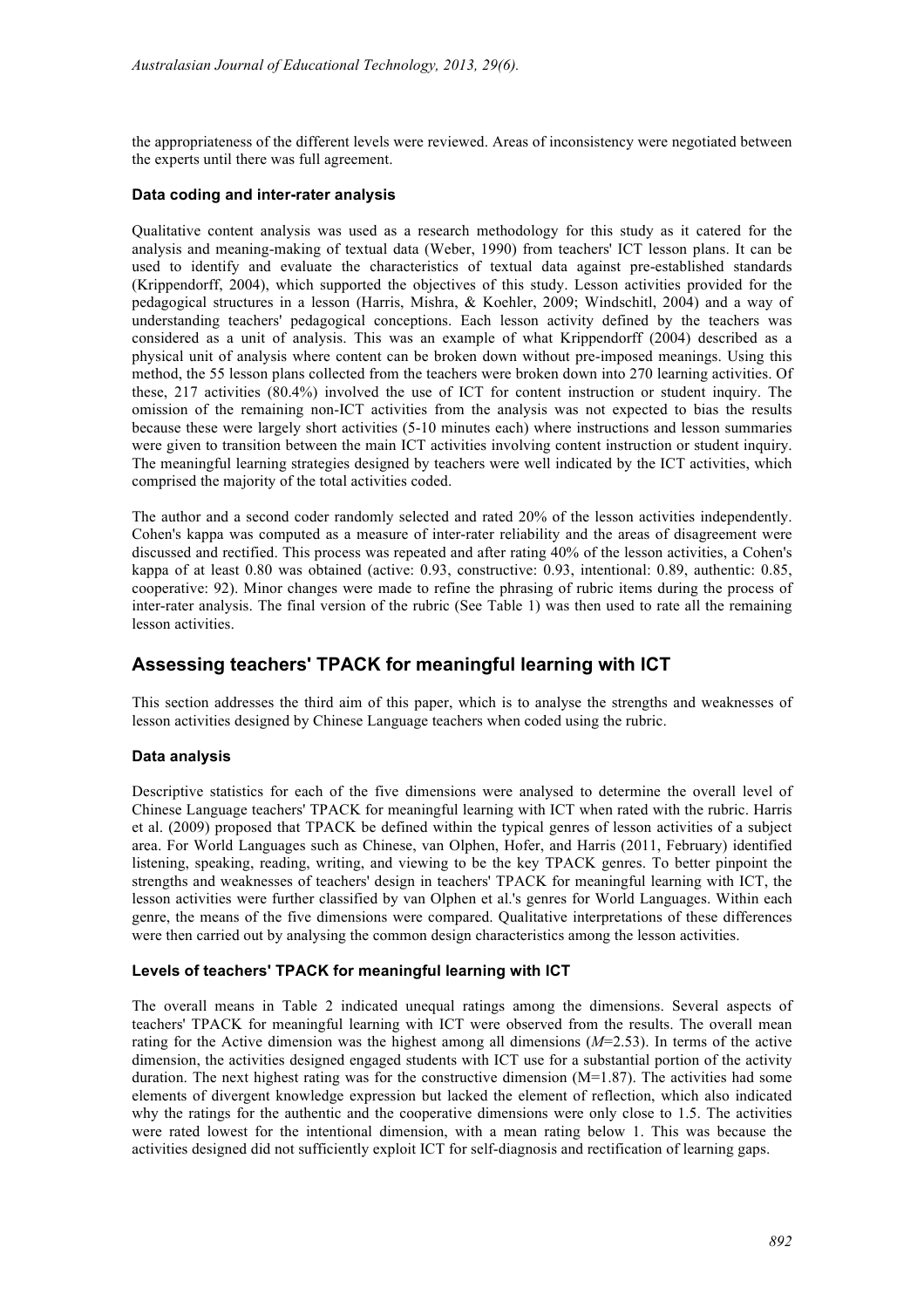## Table 1 *Rubric for assessing TPACK for meaningful learning with ICT*

| Dimension    | $\boldsymbol{0}$                                                                                                                                                                                     |                                                                                                                                                                             | $\overline{2}$                                                                                                                                                                           | 3                                                                                                                                                                                                                                 |                                                                                                                                                                                             |
|--------------|------------------------------------------------------------------------------------------------------------------------------------------------------------------------------------------------------|-----------------------------------------------------------------------------------------------------------------------------------------------------------------------------|------------------------------------------------------------------------------------------------------------------------------------------------------------------------------------------|-----------------------------------------------------------------------------------------------------------------------------------------------------------------------------------------------------------------------------------|---------------------------------------------------------------------------------------------------------------------------------------------------------------------------------------------|
| Active       | Students passively receive<br>subject matter from media or<br>ICT all the time                                                                                                                       | There is sporadic use of<br>ICT tools by students to<br>work with subject matter                                                                                            | Students are using ICT to<br>work with subject matter half<br>the time                                                                                                                   | There is substantial use of ICT<br>by students to work with subject<br>matter.                                                                                                                                                    | Almost all lesson time<br>involves students using ICT<br>to work with subject matter.                                                                                                       |
| Constructive | ICT tools used for<br>transmission of subject matter<br>rather than meaning-making.                                                                                                                  | ICT tools used to support<br>reproduction of subject<br>matter or convergent<br>knowledge expression by<br>students.                                                        | ICT used to support some<br>degrees of divergent<br>knowledge expression by<br>students with respect to the<br>subject matter.                                                           | ICT tools used by students to<br>synthesize information in order<br>to construct verbal, written,<br>visual, conceptual or product-<br>oriented expressions of the<br>subject matter.                                             | ICT tools used by students<br>to articulate their personal<br>reflections of subject matter<br>in the form of verbal,<br>written, visual, conceptual<br>or product-oriented<br>expressions. |
| Authentic    | No representations of real-<br>world phenomenon or<br>problems related to the<br>subject matter are presented<br>with ICT tools.                                                                     | ICT tools used to present<br>examples of real-world<br>phenomena related to the<br>subject matter of<br>students.                                                           | ICT tools support students to<br>investigate real-world<br>phenomena or problems<br>related to the subject matter.                                                                       | A problem associated with a<br>real-world phenomenon related<br>to the subject matter is used to<br>anchor the activity and students<br>investigate the real-world<br>phenomenon with ICT tools in<br>order to propose solutions. | Students represent their<br>personal experiences of the<br>real-world phenomenon/<br>problem related to the<br>subject matter with ICT<br>tools                                             |
| Intentional  | Students do not use ICT tools<br>to support them in<br>diagnosing, strategizing about<br>or improving their learning<br>gaps of the subject matter.                                                  | Students' learning gaps of<br>the subject matter are<br>being diagnosed by<br>teachers or peers.                                                                            | Students self-diagnose their<br>learning gaps of the subject<br>matter by using ICT<br>tools/resources.                                                                                  | Students use ICT tools/resources<br>to self-diagnose their learning<br>gaps of the subject matter.<br>Thereafter, they are to fix these<br>learning gaps.                                                                         | Students continually use<br>ICT-based tools/resources to<br>self-diagnose and fix their<br>learning gaps of the subject<br>matter.                                                          |
| Cooperative  | No cooperative activity over<br>ICT platforms/tools or ICT<br>tools/platforms are used to<br>share information and<br>resources related to the<br>subject matter but no online<br>discussion occurs. | Students work together<br>either around the<br>computer or through the<br>computer in activities<br>requiring convergent<br>knowledge expressions of<br>the subject matter. | Students work together either<br>around the computer or<br>through the computer in<br>activities requiring some<br>degree of divergent<br>knowledge expression of the<br>subject matter. | Students work together either<br>around the computer or through<br>the computer in activities<br>requiring a large degree of<br>divergent knowledge expression<br>of the subject matter.                                          | Students work together<br>either around the computer<br>or through the computer in<br>activities requiring primarily<br>divergent knowledge<br>expression of the subject<br>matter.         |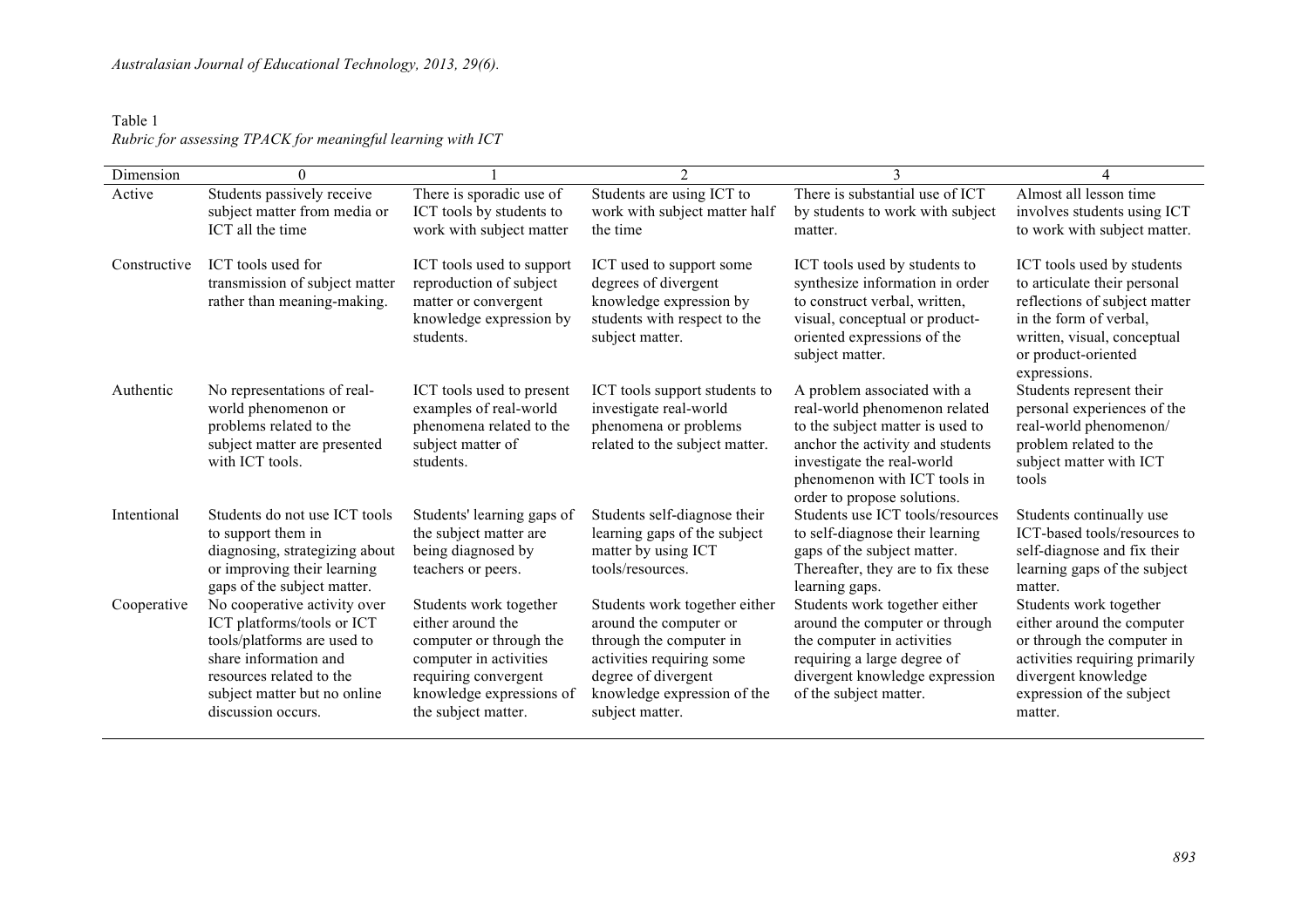|              | $\sim$<br>Reading | Speaking  | Listening $\&$ | Writing    | Evaluation | Overall   |
|--------------|-------------------|-----------|----------------|------------|------------|-----------|
|              | $(N=21)$          | $(N=36)$  | Viewing        | $(N=83)$   | $(N=37)$   | $(N=217)$ |
|              |                   |           | $(N=40)$       |            |            |           |
| Active       | $M=3.86$          | $M=0.44$  | $M=0.43$       | $M=3.82$   | $M=3.22$   | $M=2.53$  |
|              | $SD=0.48$         | $SD=1.05$ | $SD=1.22$      | $SD=0.72$  | $SD=1.44$  | $SD=1.86$ |
| Constructive | $M=1.90$          | $M=1.39$  | $M=0.42$       | $M = 2.86$ | $M=1.65$   | $M=1.87$  |
|              | $SD=0.70$         | $SD=1.34$ | $SD=1.01$      | $SD=0.78$  | $SD=1.27$  | $SD=1.35$ |
| Authentic    | $M=0.48$          | $M=0.97$  | $M=0.68$       | $M = 2.47$ | $M=0.24$   | $M=1.32$  |
|              | $SD=0.98$         | $SD=1.23$ | $SD=1.23$      | $SD=1.52$  | $SD=0.86$  | $SD=1.58$ |
| Intentional  | $M=1.10$          | $M=0.31$  | $M=0.15$       | $M=0.77$   | $M=1.70$   | $M=0.77$  |
|              | $SD=0.70$         | $SD=0.58$ | $SD=0.43$      | $SD=0.90$  | $SD=0.62$  | $SD=0.88$ |
| Cooperative  | $M=1.62$          | $M=0.08$  | $M=0.08$       | $M=2.35$   | $M=0.92$   | $M=1.24$  |
|              | $SD=1.02$         | $SD=0.37$ | $SD=0.47$      | $SD=1.69$  | $SD=1.30$  | $SD=1.58$ |

Table 2 *TPACK for meaningful learning with ICT Ratings*

### **Strengths and weaknesses in teachers' TPACK for meaningful learning with ICT for Chinese Language instruction**

When analysed by van Olphen et al.'s (2011) genres, close to 40% (*N*=83) of the lesson activities were related to Writing whereas only about 17% ( $N=36$ ) were related to Speaking (see Table 2). With the use of multimedia presentations such as YouTube videos and PowerPoint, Listening and Viewing lesson activities tend to occur in tandem. Therefore, these two genres were merged and it comprised about 18% (*N*=40) of the total lesson activities. The genre of reading comprised only about 10% (*N*=21) of the total lesson activities. Interestingly, a new genre, evaluation had to be created in this study to account for lesson activities involving the review and revision of lesson content. This genre was fairly large as it comprised about 17% (*N*=37) of the total lesson activities.

### **Reading**

Reading activities largely involved the analysis of comprehension texts. ICT tools such as mind mapping tools (e.g., bubbl.us), online stickies (e.g., LinoIT, WallWisher), and GoogleDocs were used to support the creation of summaries and 5W1H (Who, What, When, Why, Where, How) structures. The active dimension had the highest mean rating among all dimensions. This was because ICT tools were used throughout the activity duration to support text comprehension. The next highest rating was for the constructive dimension. Nevertheless, its mean rating was only close to 2 because no activities required the stories or new vocabularies introduced in the prescribed texts to be related to students' personal life experiences. In addition, no real-world phenomenon or problems related to the text content were being presented to students. Therefore, the authentic dimension was rated below 1. Even though group work was indicated, these involved convergent meaning-making where comprehension questions were to be answered and model answers were eventually to be reviewed by teachers. Therefore, the ratings of the intentional and cooperative dimensions were both below 2.

### **Speaking**

The speaking activities largely involved the use of PowerPoint and the interactive whiteboard to provide stimulus information for students to do choral reading of new vocabulary words, sentences, and comprehension texts. The lack of divergent knowledge expressions resulted in the mean rating for the constructive dimension to be below 1.5 even though it was the highest among all dimensions. The mean ratings of the active, authentic, intentional, and cooperative dimensions were below 1 as the activities did not involve the manipulation of information with ICT, discussion of real-world phenomena, peer evaluation, or group discussions respectively.

### **Listening and viewing**

In listening and viewing activities, ICT platforms such as PowerPoint, interactive whiteboards, YouTube videos or online portals were used to present stimulus materials to students. The mean ratings for all dimensions were below 1 because the activities involved presenting information with ICT tools rather than the comprehension and discussion of the information presented.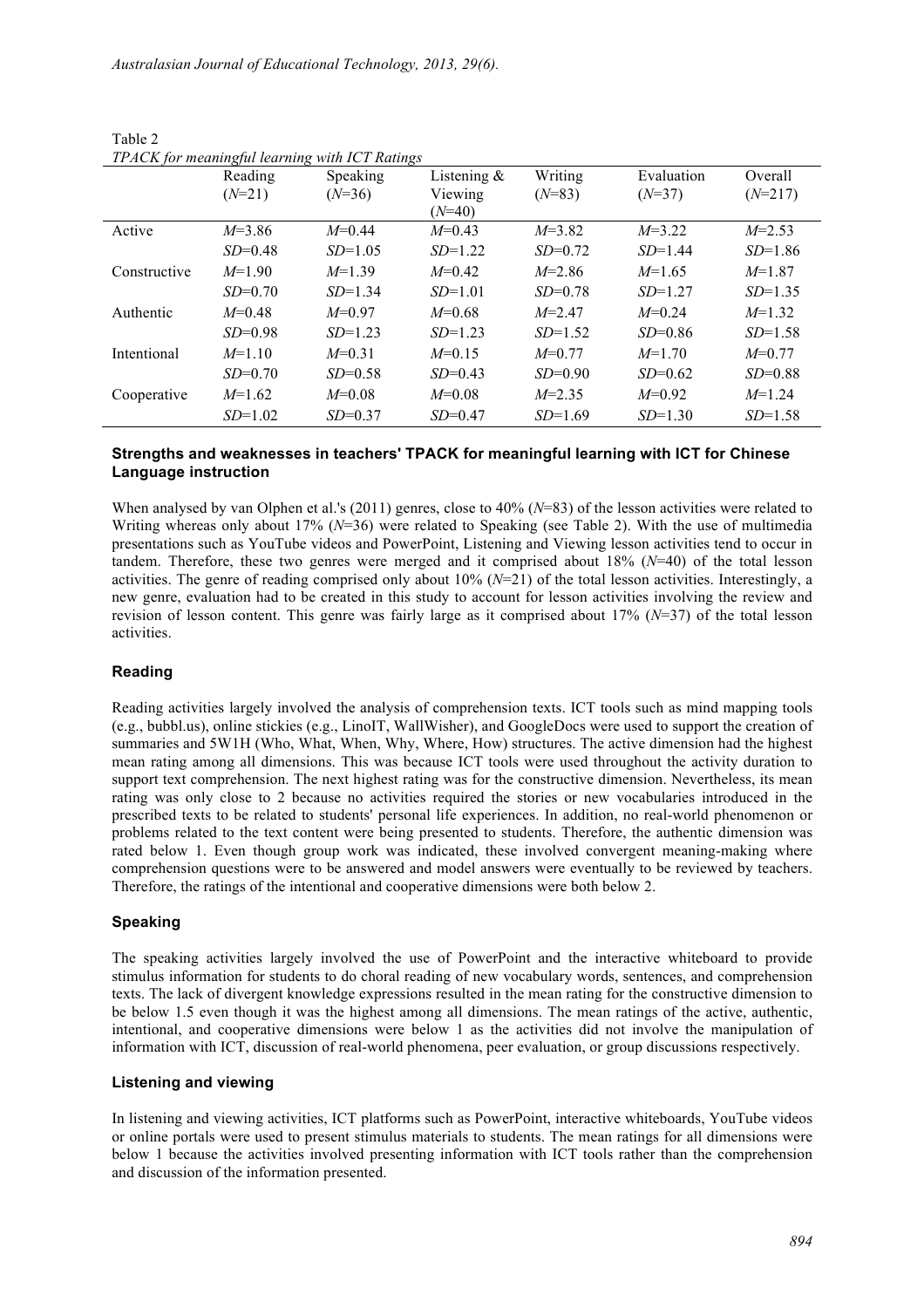### **Writing**

ICT tools such as GoogleDocs, bubbl.us, and blogger.com were used to support the note-taking of results from web searches, and the writing of sentences, paragraphs, letters, memos, emails and journals. The practice of writing was also incorporated into the creation of multimedia products with tools such as Photostory, Audacity, and PowerPoint. The dimensions of meaningful learning with ICT were well-exploited in the writing activities. The active dimension had the highest mean rating because these ICT tools were used to support the development of written expressions throughout the activity durations. The constructive, authentic, and cooperative dimensions all had mean ratings close to or above 2.5. This was because the writing activities involved the manipulation and synthesis of information about real-world phenomena from Internet searches; and use of the synthesized information to formulate stories, reports, or multimedia presentations. Such kinds of activities moved away from information reproduction and better facilitated divergent knowledge construction during group work. The intentional dimension had the lowest mean rating that was below 1 as the use of ICT tools to support self-diagnosis and improvement of writing was rare.

### **Evaluation**

Evaluation activities involved the assessment of learning gaps through online quizzes or feedback from teachers and peers that were posted on Facebook (for Secondary school lesson plans), EDMODO (for Primary school lesson plans) or blogger.com. The active dimension had the highest mean rating of above 3 because the activities were conducted with ICT tools. The constructive and intentional dimensions had the next highest ratings that were more than 1.5 but less than 2. This was because online quizzes were used to support drill-andpractice of content information, which did not have much scope for stimulating divergent knowledge expressions. Its automated feedback helped students to self-diagnose knowledge gaps but such kinds of activities were not prescribed continually. The mean rating for the cooperative dimension was below 1. Even though the activities incorporated online posting of peer feedback, the online platforms were not exploited to further peer discussions which in turn curtailed the opportunities for higher levels of cooperation. The mean rating for the authentic dimension was below 1 because the activities emphasized the recall of content information rather than deeper extensions through the discussion of real-world applications.

Assessment of the design of lesson activities with respect to TPACK for meaningful learning with ICT found the design of speaking, and listening and viewing activities to be the weakest among the genres. One reason could be because of the strong conception of the importance of basic skills such as pronunciation and character recognition in Chinese language learning (Everson, 1994). The instructional intent could have led teachers to focus more on convergent types of knowledge expression for these genres while placing more emphasis on divergent knowledge expressions in writing activities.

## **Discussion**

Educational rubrics provide clarity for performance standards and enhance the quality of educational assessment (Arter & McTighe, 2001; Jonsson & Svingby, 2007). The development of TPACK assessment rubrics by Angeli and Valanides (2009) and Harris et al. (2010) provide teachers with guidelines to consider the pedagogical fit of technology, pedagogy, and content as theorized by Mishra and Koehler (2006). This study contributes to the development of TPACK assessment rubrics by focusing on the aspect of TPACK for meaningful learning with ICT. It is one way of helping teachers transition their practice towards the constructivist uses of ICT that have been envisioned in many strategic master plans for education (e.g., P21, 2007; Teo & Ting, 2010). This rubric can be used to support the following aspects of teacher education:

### **Enhancing TPACK assessment in teacher education**

TPACK assessment is becoming more important as the TPACK framework is increasingly being accepted as a theoretical basis for the planning of ICT courses in teacher education programmes (Koh, et al., 2010). To address the specific needs of teacher education programmes, TPACK surveys are increasingly being contextualized for specific content areas (e.g., Graham et al., 2009for Science Education) and specific pedagogies (e.g., Archambault & Crippen, 2009 for online facilitation). In a review of TPACK assessment, Abbitt (2011) emphasized the need for TPACK surveys to be supported by corresponding assessment of teachers' ICT lesson plans. This provides a comprehensive understanding of teachers' TPACK development throughout teacher education from both their perceptions and lesson design. A survey instrument to assess TPACK for meaningful learning has been progressively validated and used for the TPACK assessment of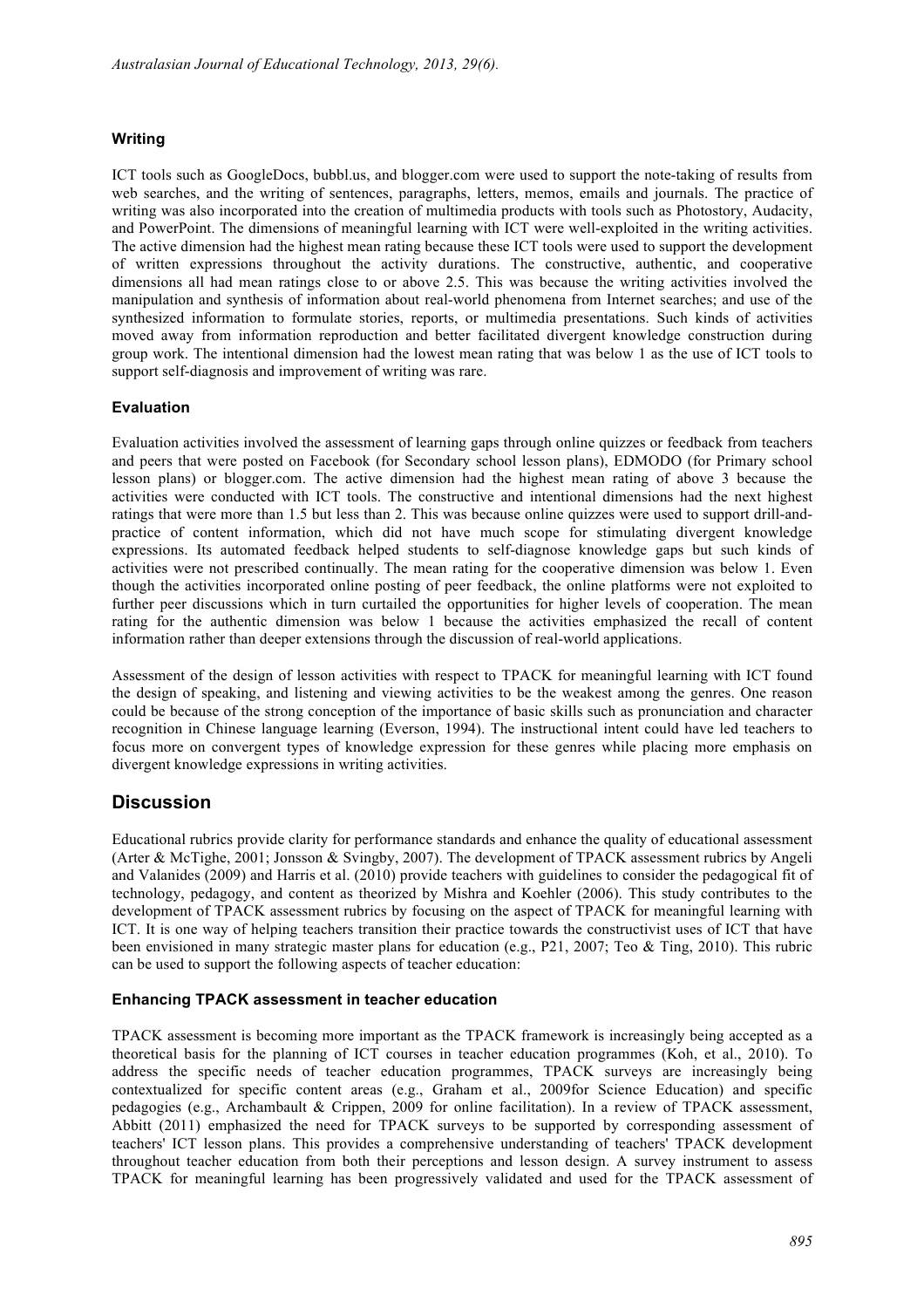Singapore pre-service teachers attending teacher education programmes (Chai, Koh, & Tsai, 2010; Chai, et al., 2011). The relationship between teachers' TPACK perceptions and TPACK-in-action can be better examined by incorporating the rubric developed in this study into teachers' TPACK assessment. This contributes to a more comprehensive assessment of teachers' TPACK development throughout their teacher education.

### **Enhancing TPACK development in ICT courses**

This rubric can contribute towards the improvement of ICT courses. The findings of this study suggest that the ICT module was successful in developing the teachers' TPACK for meaningful learning with ICT for the active dimension as well as Levels 1 and 2 of the other dimensions. Their weaknesses at conceptualizing lesson activities beyond Level 2 of the constructive, authentic, intentional, and cooperative dimensions could be because these teachers were insufficiently exposed to such kinds of learning experiences as students, given that Singaporean classroom practices are largely teacher-centric and focused on information acquisition for exam preparation (Gao, et al., 2009; Hogan & Gopinathan, 2008; Lim & Chai, 2008). The transition from teacherdirected to more constructivist modes such as those espoused in the meaningful learning dimensions often present teachers with conceptual dilemmas, especially when such pedagogies are not widely adopted in school systems (Windschitl, 2002). Therefore, teachers may need more time to develop what Shulman (1999) termed as pedagogical reasoning. In this case, teachers need to develop the associated pedagogical reasoning to design meaningful learning with ICT. The rubrics developed in this study, when taught expressly to pre-service teachers, can be used as a design scaffold to help them address these pedagogical difficulties. The findings of this study suggest that more emphasis needs to be given to Levels 3 and 4 of the various dimensions during tutor modelling which were the teachers' areas of weakness. The rubric also surfaces the strengths and weaknesses of teachers' TPACK with respect to content-specific activity genres, which can inform the instruction of this module to subject-specific tutorial groups.

### **Developing TPACK activity types**

Besides supporting ICT lesson evaluation, the collection and coding of lesson plans with the rubric can lead to the amalgamation of lesson activities within a discipline that typify meaningful learning. This was what Harris et al. (2009) described as TPACK learning activity types, which are typical ICT lesson activities within a discipline that teachers can combine or adapt to formulate their ICT lessons. Throughout time, discipline-based TPACK for supporting meaningful learning with ICT can be developed. This in turn can be used as an exemplar to support teacher education and development. Especially for constructivist-oriented modes of instruction such as meaningful learning with ICT, such kinds of exemplars are useful for addressing teachers' pedagogical dissonance (Windschitl, 2002). In this study, some groundwork for the TPACK activity genres of Chinese Language instruction has been laid. Further coding of the lesson activities can be done to develop more detailed activity type descriptions within each genre.

## **Limitations and future research**

This study has several limitations. Firstly, the results were based on content analysis of the lesson plans designed by the teachers. While the teachers' rationale for implementing the dimensions of meaningful learning were also referred to while coding the lesson plans, one-to-one interviews were not conducted as it was outside the scope of this study. This may have limited the opportunity to probe more deeply into teachers' rationale for the design of the lesson activities. Secondly, the teachers chose their lesson topic and activities. Therefore, the activity types discussed in this study did not represent all the possible genres or activity types for the instruction of the Chinese Language. Thirdly, the ratings were derived from 55 pre-service teachers trained to teach the Chinese Language. These may not be representative of pre-service teachers trained for other subject areas or inservice teachers. Finally, this rubric was only used to assess Chinese Language lesson activities designed by preservice teachers. Its suitability for other subject areas, as well as activities designed by in-service teachers has yet to be examined. Therefore, validity of the rubric beyond the context of this study cannot be claimed.

These limitations present opportunities for several areas of future research. Firstly, the rubric needs to be further validated with more lesson plans developed by both pre-service and in-service teachers and with a variation of subject content. Besides content analysis, one-to-one interviews can be conducted with these teachers to better understand their rationales for lesson design. Secondly, action research studies can be conducted with in-service teachers where the rubric be used to scaffold the design of ICT lessons. This can provide insights about the applicability of the rubric in school-settings, especially the practical feasibility of advanced levels in each dimension. This can be used to refine the rubric. Thirdly, pre-service teachers' TPACK for meaningful learning with ICT before and after using the rubric can be compared to assess its efficacy as a design scaffold. Due to the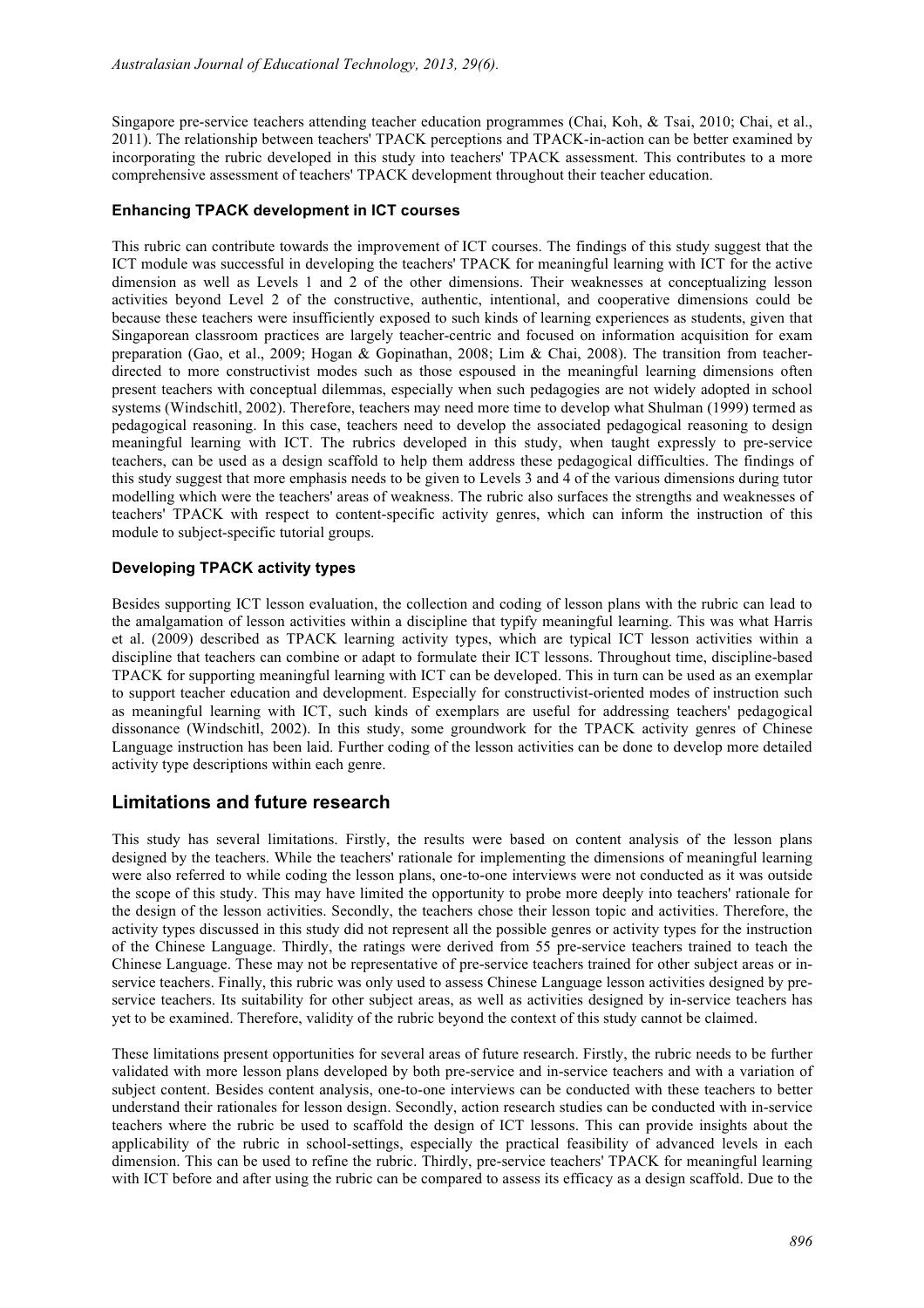nature of their project requirements, the majority of the lesson activities designed by teachers in this study were ICT activities. An analysis of the interaction between ICT and non-ICT activities within teachers' lesson designs and how these contributed to students' meaningful learning experience was outside the scope of this study, but is another area of future research that could be considered. Finally, the rubric can be used to guide the development of TPACK activity types for supporting constructivist-oriented instruction in different subject areas.

## **Conclusion**

This study described a rubric that can be used to assess ICT lesson activities with respect to TPACK for meaningful learning with ICT. Through this process, the strengths and weaknesses of teachers' conceptions of constructivist-oriented ICT activities can be pinpointed. The rubric can also serve as a pedagogical scaffold to help teachers transition towards constructivist-oriented ICT integration. It is a useful tool for supporting teachers' TPACK development that is worthy of further analysis.

## **Acknowledgement**

This paper refers to data from the research project "Understanding And Profiling Teachers' Technological Pedagogical Content Knowledge (TPACK) Development Patterns" (OER12/10/KHL), funded by the Education Research Funding Programme, National Institute of Education (NIE), Nanyang Technological University, Singapore. The views expressed in this paper are the authors' and do not necessarily represent the views of NIE.

The author would also like to thank Associate Professor Chai Ching Sing for his comments and critique during the formulation of the rubric as well as the conceptualization of the paper.

## **References**

- Abbitt, J. T. (2011). Measuring technological pedagogical content knowledge in preservice teacher education: A review of current methods and instruments. *Journal of Research on Technology in Education, 43*(4), 281.
- Angeli, C., & Valanides, N. (2009). Epistemological and methodological issues for the conceptualization, development, and assessment of ICT-TPCK: Advances in technological pedagogical content knowledge (TPCK). *Computers & Education, 52*(1), 154-168.
- Archambault, L. M., & Barnett, J. H. (2010). Revisiting technological pedagogical content knowledge: Exploring the TPACK framework. *Computers & Education, 55*(4), 1656–1662. doi: 10.1016/j.compedu.2010.07.009
- Archambault, L. M., & Crippen, K. (2009). Examining TPACK among K-12 online distance educators in the United States. *Contemporary Issues in Technology and Teacher Education, 9*(1). Retrieved from http://www.citejournal.org/vol9/iss1/general/article2.cfm
- Arter, J., & McTighe, J. (2001). *Scoring rubrics in the classroom*. Thousand Oaks: Corwin Press Inc.
- Ausubel, D. P. (1960). The use of advance organizers in learning and retention of meaningfu material. *Journal of Educational Psychology, 51*, 262-272.
- Brown, J., Collins, A., & Duguid, P. (1989). Situated cognition and the culture of learning. *Educational Researcher, 18*(4), 32-42.
- Chai, C. S., Koh, J. H. L., & Tsai, C. C. (2010). Facilitating preservice teachers' development of technological, pedagogical, and content knowledge (TPACK). *Educational Technology and Society, 13*(4), 63-73.
- Chai, C. S., Koh, J. H. L., & Tsai, C. C. (2011). Exploring the factor structure of the constructs of technological, pedagogical, content knowledge (TPACK). *The Asia-Pacific Education Researcher, 20*(3), 595-603.
- Chai, C. S., Koh, J. H. L., & Tsai, C.-C. (2013). A review of technological pedagogical content knowledge. *Education Technology and Society, 16*(2), 31-51.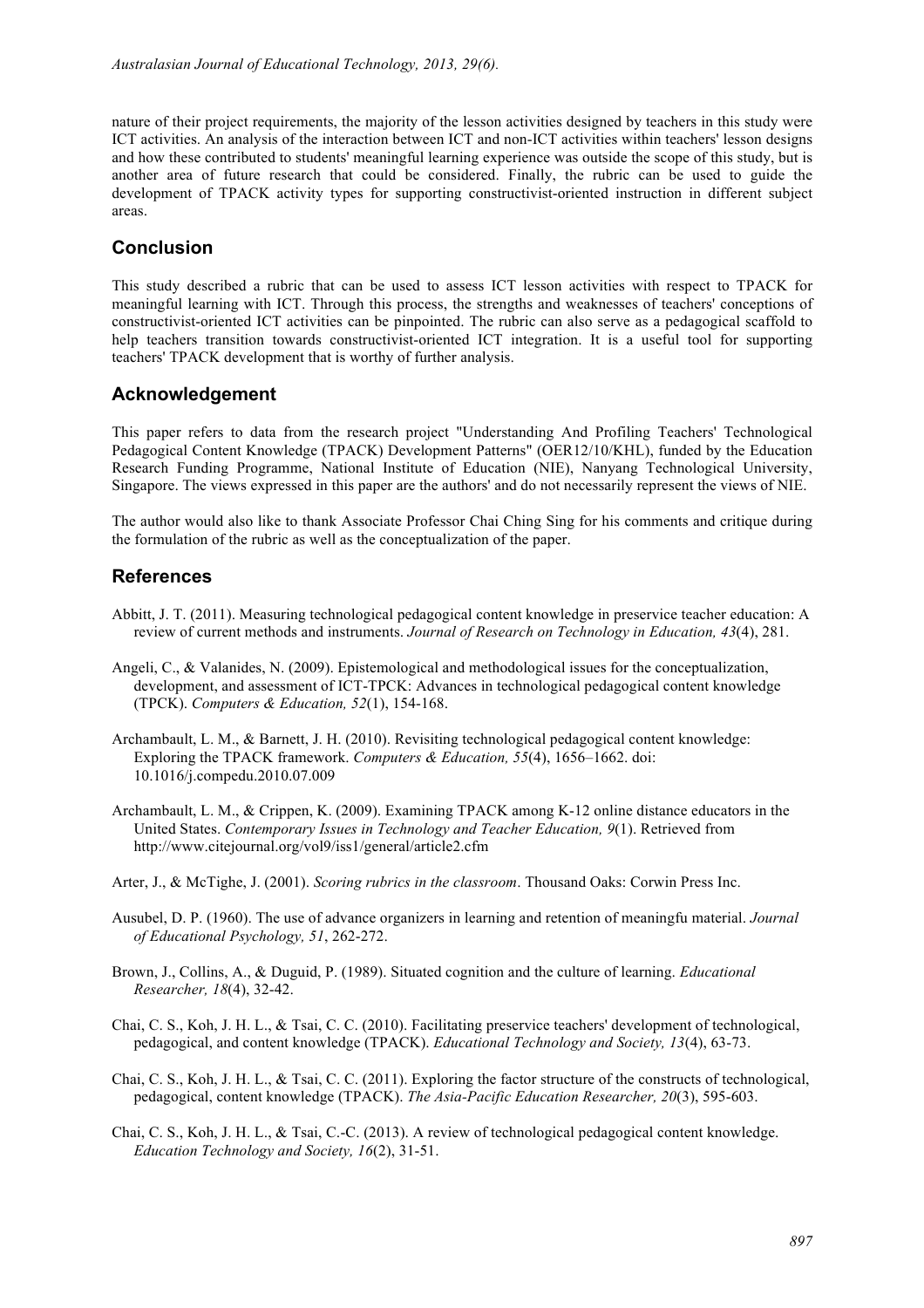- Chi, M. T. H. (2009). Active-constructive-interactive: A conceptual framework for differentiating learning activities. *Topics in Cognitive Science, 1*(1), 73-105.
- Cox, S., & Graham, C. R. (2009). Diagramming TPACK in practice: Using and elaborated model of the TPACK framework to analyse and depict teacher knowledge. *TechTrends, 53*(5), 60-69.
- Ellis, R. A., Barrett, B. F. D., Higa, C., & Bliuc, A. M. (2011). Student experiences of learning technologies across the Asia Pacific region. *Asia-Pacific Education Researcher, 20*(1), 103-117.
- Everson, M. E. (1994). Toward a process view of teaching reading in the second language Chinese curriculum. *Theory into Practice, 33*(1), 4-9.
- Gao, P., Choy, D., Wong, A. F. L., & Wu, J. (2009). Developing a better understanding of technology based pedagogy. *Australasian Journal of Educational Technology, 25*(5), 714-730. Retrieved from http://www.ascilite.org.au/ajet/ajet25/gao.html
- Graham, R. C., Burgoyne, N., Cantrell, P., Smith, L., St. Clair, L., & Harris, R. (2009). Measuring the TPACK confidence of inservice Science teachers. *TechTrends, 53*(5), 70-79.
- Harris, J., Grandgenett, N., & Hofer, M. (2010, March). Testing a TPACK-based technology integration assessment rubric*.* In D. Gibson & B. Dodge (Eds.), *Proceedings of Society for Information Technology & Teacher Education International Conference 2010* (pp. 3833-3840).
- Harris, J., & Hofer, M. (2012). Learning activity types wiki. Retrieved from http://activitytypes.wmwikis.net/
- Harris, J., Mishra, P., & Koehler, M. (2009). Teachers' technological pedagogical content knowledge and learning activity types: Curriculum-based technology integration reframed. *Journal of Research on Technology in Education, 41*(4), 393-416.
- Hayes, D. N. A. (2007). ICT and learning: Lessons from Australian classrooms. *Computers & Education, 49*(2), 385-395.
- Hennessy, S., Ruthven, K., & Brindley, S. (2005). Teacher perspectives on integrating ICT into subject teaching: commitment, constraints, caution, and change. *Journal of Curriculum Studies, 37*(2), 155-192.
- Hogan, D., & Gopinathan, S. (2008). Knowledge management, sustainable innovation, and pre-service teacher education in Singapore. *Teachers and Teaching: Theory and Practice, 14*(4), 369-384.
- Howland, J. L., Jonassen, D., & Marra, R. M. (2012). *Meaningful learning with technology* (4th ed.). Boston, MA: Allyn & Bacon.
- Jedeskog, G., & Nissen, J. (2004). ICT in the classroom: Is doing more important than knowing? *Education and Information Technologies, 9*(1), 37-45.
- Jonsson, A., & Svingby, G. (2007). The use of scoring rubrics: Reliability, validity and educational consequences. *Educational Research Review, 2*(2), 130-144.
- Koh, J. H. L., Chai, C. S., & Tsai, C. C. (2010). Examining the technology pedagogical content knowledge of Singapore pre-service teachers with a large-scale survey. *Journal of Computer Assisted Learning, 26*(6), 563-573.
- Krippendorff, K. (2004). *Content analysis: An introduction to its methodology*. Thousand Oaks, California: SAGE Publications.
- Lee, M. H., & Tsai, C. C. (2010). Exploring teachers' perceived self efficacy and technological pedagogical content knowledge with respect to educational use of the World Wide Web. *Instructional Science, 38*, 1-21.
- Lim, C. P., & Chai, C. S. (2008). Teachers' pedagogical beliefs and their planning and conduct of computermediated classroom lessons. *British Journal of Educational Technology, 39*(5), 807-828.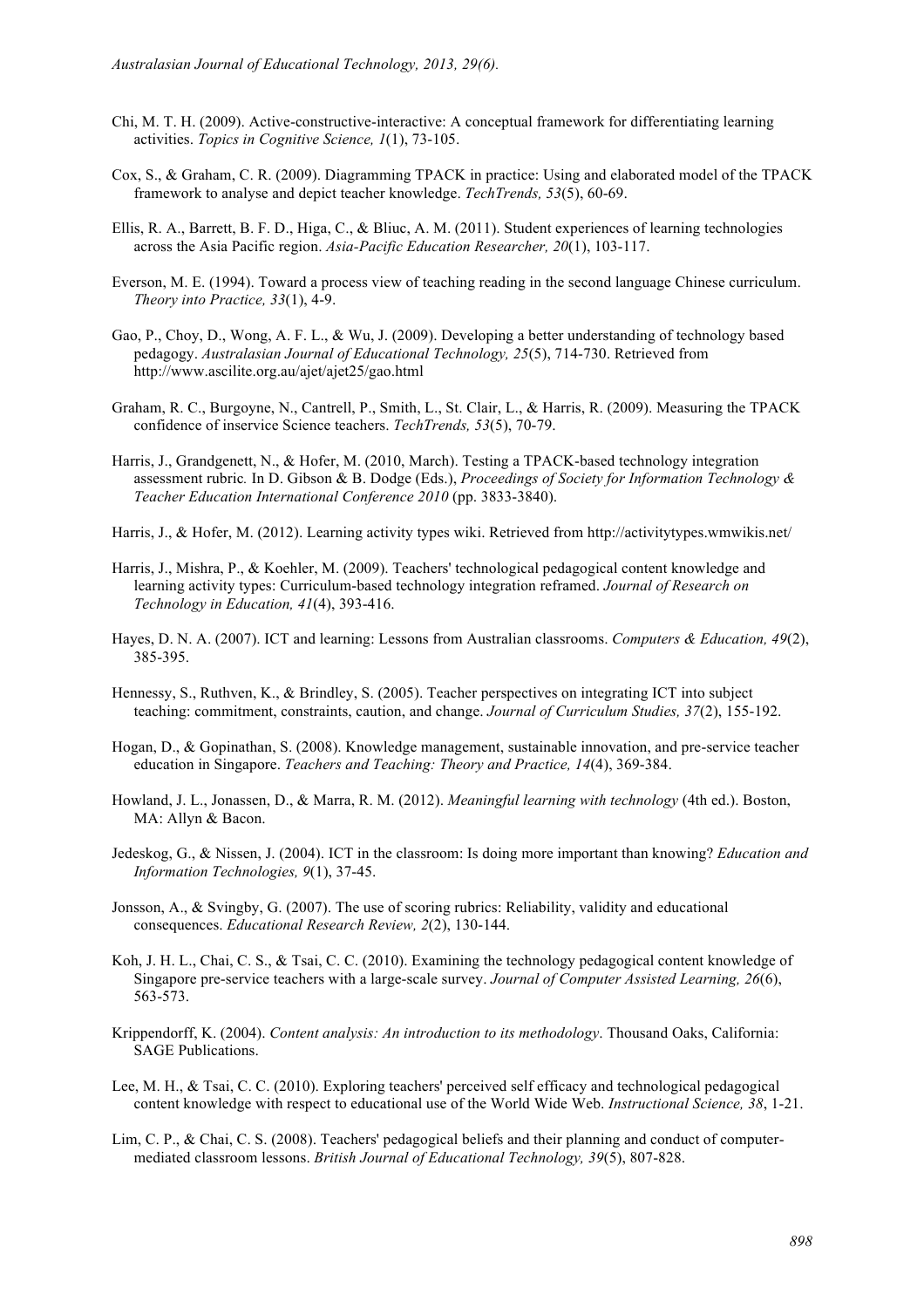Mayer, R. E. (1999). *The promise of educational psychology*. Upper Saddle River, NJ: Prentice-Hall.

- Mayer, R. E. (2002). Rote versus meaningful learning. *Theory into practice, 41*(4), 226-232.
- Mayer, R. E., & Wittrock, M. C. (1996). Problem-solving transfer. In D. C. Berliner & R. C. Calfee (Eds.), *Handbook of educational psychology* (pp. 47-62). New York: Macmillan.
- Merrill, M. D. (2002). First principles of instruction. *Educational Technology Research and Development, 50*(3), 43-59.
- Mishra, P., & Koehler, M. J. (2006). Technological pedagogical content knowledge: A framework for teacher knowledge. *Teachers College Record, 108*(6), 1017-1054.
- P21. (2007). Maximizing the impact: The pivotal role of technology in a 21st century education system. Retrieved from http://www.p21.org/documents/p21setdaistepaper.pdf
- Ruthven, K., Hennessy, S., & Brindley, S. (2004). Teacher representations of the successful use of computerbased tools and resources in secondary-school English, Mathematics and Science. *Teaching and Teacher Education, 20*(3), 259-275.
- Schank, R. C. (1994). Active learning through multimedia. *IEEE Multimedia, Spring*, 69-77.
- Schmidt, D. A., Baran, E., Thompson, A. D., Mishra, P., Koehler, M. J., & Shin, T. S. (2009). Technological pedagogical content knowledge (TPACK): The development and validation of an assessment instrument for preservice teachers. *Journal of Research on Technology in Education, 42*(2), 123-149.
- Shulman, L. S. (1999). Knowledge and teaching: Foundations of the new reform. In J. Leach & B. Moon (Eds.), *Learners and pedagogy* (pp. 61–77). London: Paul Chapman Publishing Ltd.
- Smeets, E. (2005). Does ICT contribute to powerful learning environments in primary education? *Computers & Education, 44*(3), 343-355.
- Smeets, E., & Mooij, T. (2001). Pupil-centred learning, ICT, and teacher behaviour: observations in educational practice. *British Journal of Educational Technology, 32*(4), 403-417.
- Teo, Y. H., & Ting, B. H. (2010). Singapore education ICT masterplans (1997-2004). In C. S. Chai & Q. Y. Wang (Eds.), *ICT for self-directed and collaborative learning* (pp. 2-14). Singapore: Pearson Education South Asia Pte Ltd.
- van Olphen, M., Hofer, M., & Harris, J. (2011, February). World languages learning activity types. Retrieved from Retrieved from College of William and Mary, School of Education, Learning Activity Types Wiki: http://activitytypes.wmwikis.net/file/view/WorldLanguagesLearningATs-Feb2011.pdf
- Ward, L., & Parr, J. M. (2010). Revisiting and reframing use: Implications for the integration of ICT. *Computers & Education, 54*(1), 113-122.
- Weber, R. P. (1990). *Basic content analysis*. Newbury Park, California: SAGE Publications.
- Windschitl, M. (2002). Framing constructivism in practice as the negotiation of dilemmas: An analysis of the conceptual, pedagogical, cultural, and political challenges facing teachers. *Review of Educational Research, 72*(2), 131-175.
- Windschitl, M. (2004). What types of knowledge do teachers use to engage learners in "doing science?". *Paper commissioned by the National Academy of Sciences. Washington, DC: Board of Science Education. Retrieved February, 20*, 2007.
- Zimmerman, B. J., & Campillo, M. (2003). Motivating self-regulated problem solvers. In J. E. Davidson & R. J. Sternberg (Eds.), *The nature of problem-solving* (pp. 233-262). New York: Cambridge University Press.